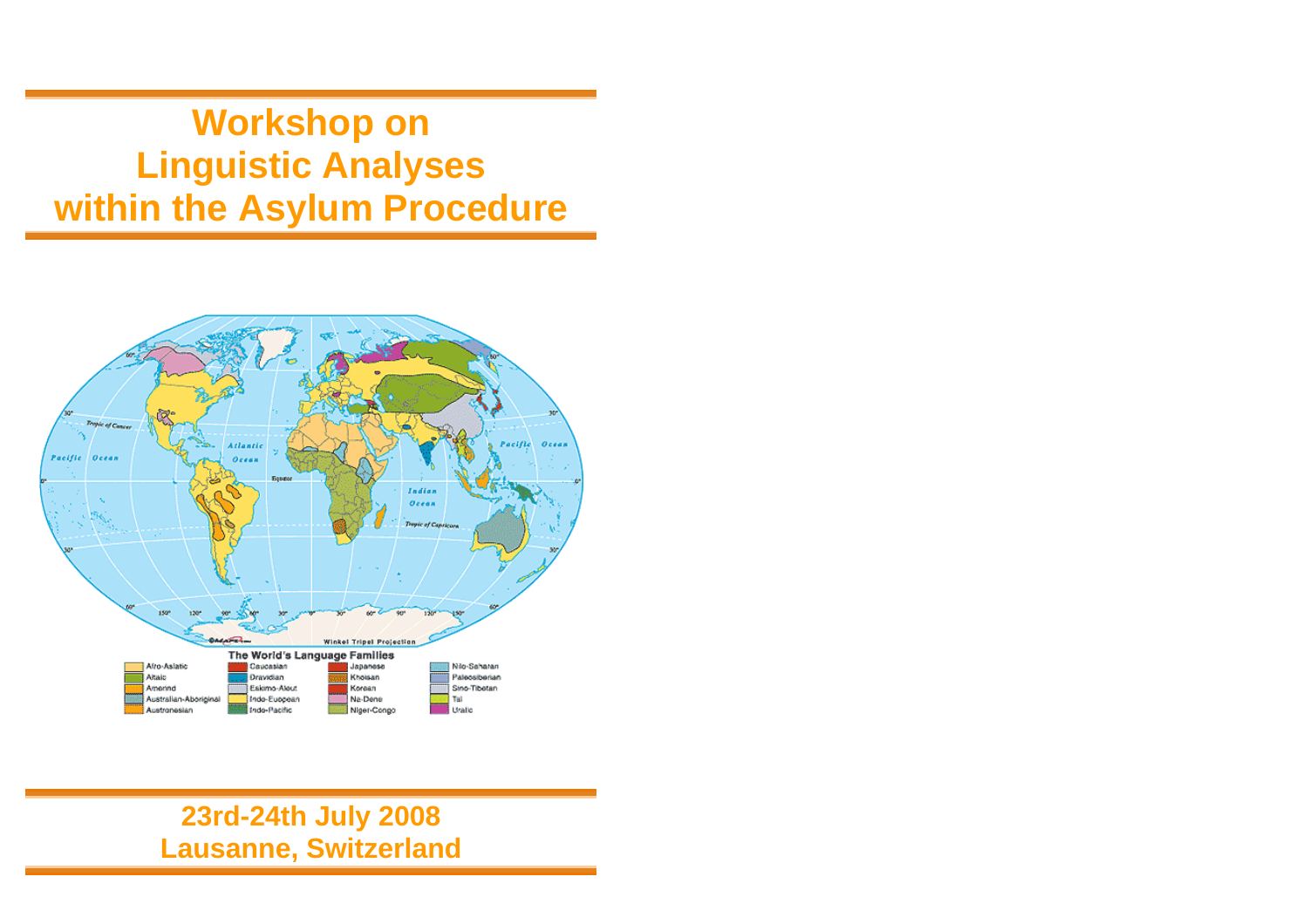# **Welcome**

The work done by the different European units establishing linguistic analyses within the asylum procedure seems still to be relatively badly (or only partially) known by the academic world and the public in general.

Also, through our daily work with our analysts and contacts with the scientific world, it became apparent that regular exchanges with these interlocutors are of the utmost importance in order to establish the criteria necessary, from a scientific point of view, to define the possibilities and the limits of our activity since it can have important consequences on people's lives.

We therefore decided to organise this workshop, in order to address, and hopefully contribute to positively develop, these two points.

The fact that the annual conference of IAFPA (International Association for Forensic Phonetics and Acoustics) was going to be held in Lausanne and would focus, among other things, on the topic of linguistic analyses of origin, was an excellent occasion for us to bring together practitioners and academics.

LINGUA has therefore the pleasure to welcome you to this workshop on linguistic analyses. We hope that the discussions arising from it will allow to shed more light on the daily work done in this field and to intensify the contacts among us. Such contacts will enable us to enhance and develop our work as well as guarantee a high degree of quality in this very sensitive domain.

We want to warmly thank Dr. Drygajlo, the organizer of this year's IAFPA conference for his availability in coordinating the two events. We are also very grateful to all our partner units for putting a lot of time and energy in furnishing information material for this workshop. And finally, thanks a lot to all our LINGUA colleagues, who worked really hard to ensure that this workshop be a success.

Enjoy your stay in Lausanne!

For the LINGUA team,

Eric Baltisberger and Simonette Favaro-Buschor

## **Program**

### **Wednesday, July 23rd 2008**

#### **Registration for the workshop will be open between 8:30-13:00 at the Centre Général Guisan**

This morning's presentations belong into the IAFPA's conference program, but since some of these presentations deal with the topic of the workshop they have been included here.

| 9:00-10:30  | 9 <sup>th</sup> session of IAFPA conference (see IAFPA program)                                                                 |
|-------------|---------------------------------------------------------------------------------------------------------------------------------|
| 10:30-11:00 | <b>Break</b>                                                                                                                    |
| 11:00-13:00 | 10th session of IAFPA conference                                                                                                |
|             | Native Swahili from Buyenzi (Bujumbura); preliminary results<br>from a fact finding fieldtrip to Burundi<br>Gerard J. Tolsma    |
|             | Language Analysis to Determine the Origin of Asylum<br>Seekers (LADO): The 'Guidelines' in Phonetic Perspective<br>Helen Fraser |
|             | Guidelines? What guidelines?<br>Anders Eriksson                                                                                 |
| 12:30-13:00 | IAFPA Closing Ceremony: President & Chair of IAFPA                                                                              |
| 13:00-14:00 | Lunch                                                                                                                           |
| 14:00-15:30 | Governmental units present their working methods:                                                                               |
|             | Sprach- und Textanalyse (Bundesamt für Migration und Flücht-<br>linge - BAMF), Germany                                          |
|             | Office for Country Information and Language Analysis (Immi-<br>٠<br>gration and Naturalization Service), The Netherlands        |
|             | LINGUA (Federal Office for Migration - FOM), Switzerland                                                                        |
| 15:30-16:00 | <b>Break</b>                                                                                                                    |
| 16:00-17:30 | Private companies present their working methods:                                                                                |
|             | De Taalstudio, The Netherlands                                                                                                  |
|             | Sprakab, Skandinavian language analysis, Sweden<br>$\bullet$                                                                    |
|             | Verified AB, Sweden                                                                                                             |
|             | 4                                                                                                                               |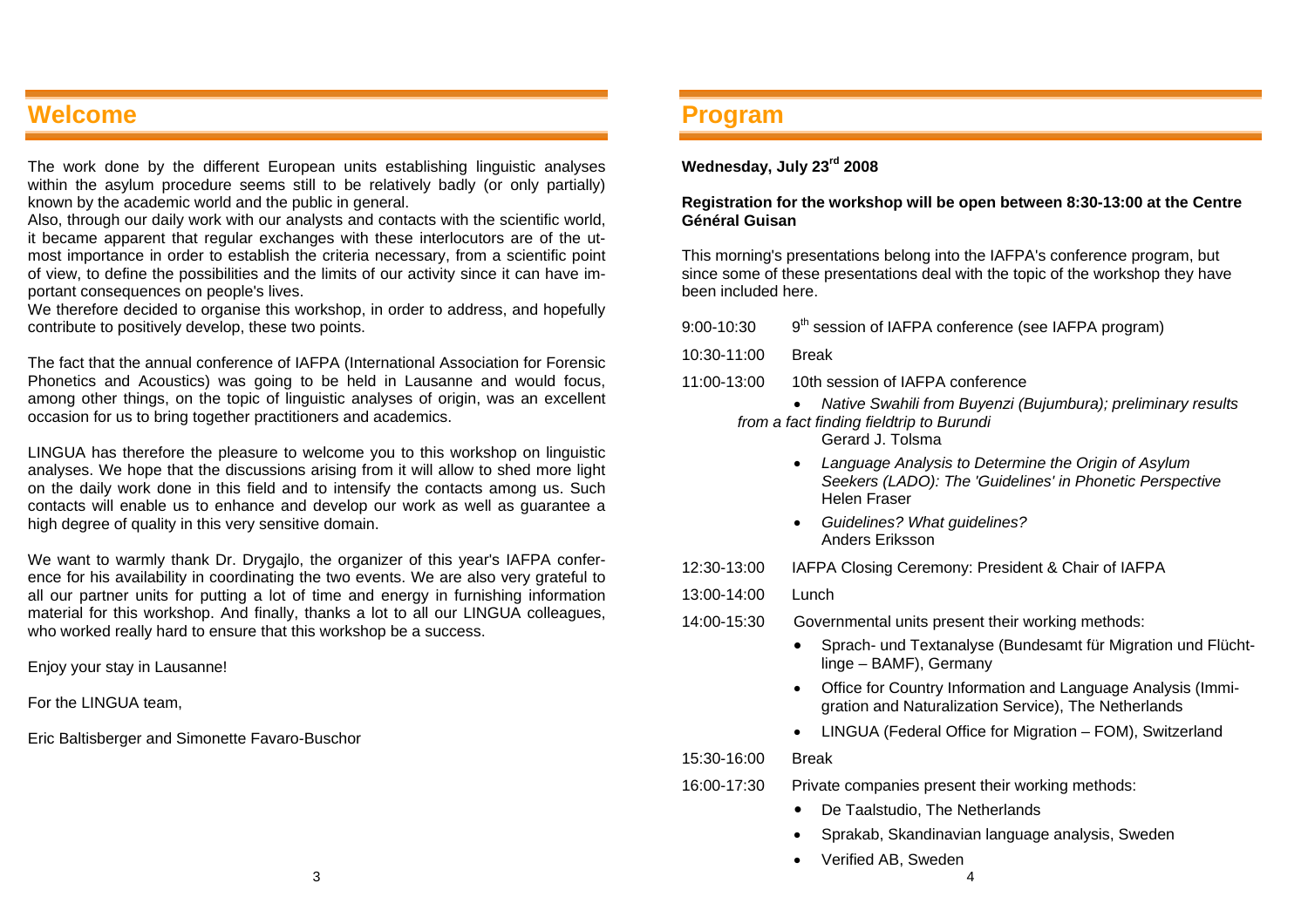# **Program**

# **Thursday, July 24th 2008**

| $9:00 - 9:30$ | On issues of phonetics and lexicon in LADO<br>Dr. Marika Butskhrikidze (University FAMA, Prishtinë, Kosovë)                                                                                       |
|---------------|---------------------------------------------------------------------------------------------------------------------------------------------------------------------------------------------------|
| 9:30-10:00    | Minimal Parameters of Linguistic Analyses for the Determination of<br>Linguistic Background and Place of Predominant Socialization<br>Dr. Lutz Rzehak (Humboldt-University Berlin, Germany)       |
| 10:00-10:45   | <b>Discussion</b>                                                                                                                                                                                 |
| 10:45-11:15   | <b>Break</b>                                                                                                                                                                                      |
| 11:15-11:45   | Sociolinguistic principles and issues of expertise in the LADO proc-                                                                                                                              |
|               | ess<br>Prof. Peter L. Patrick (University of Essex, UK)                                                                                                                                           |
| 11:45-12:15   | <b>Discussion</b>                                                                                                                                                                                 |
| 12:15-14:00   | Lunch                                                                                                                                                                                             |
| 14:00-14:30   | How to prepare and conduct a good interview in order to ensure a<br>sufficient amount of data for the expertise, from the expert's point of<br>view<br>Agnieszka Stec (Warsaw University, Poland) |
| 14:30-15:15   | Research project on LINGUA interviews: proceedings and results<br>Dr. phil. Olaf Behrend (University of Siegen, Germany) and Liliane<br>Meyer (LINGUA, Switzerland)                               |
| 15:15-16:00   | <b>Discussion</b>                                                                                                                                                                                 |
| 16:00         | <b>Drinks</b>                                                                                                                                                                                     |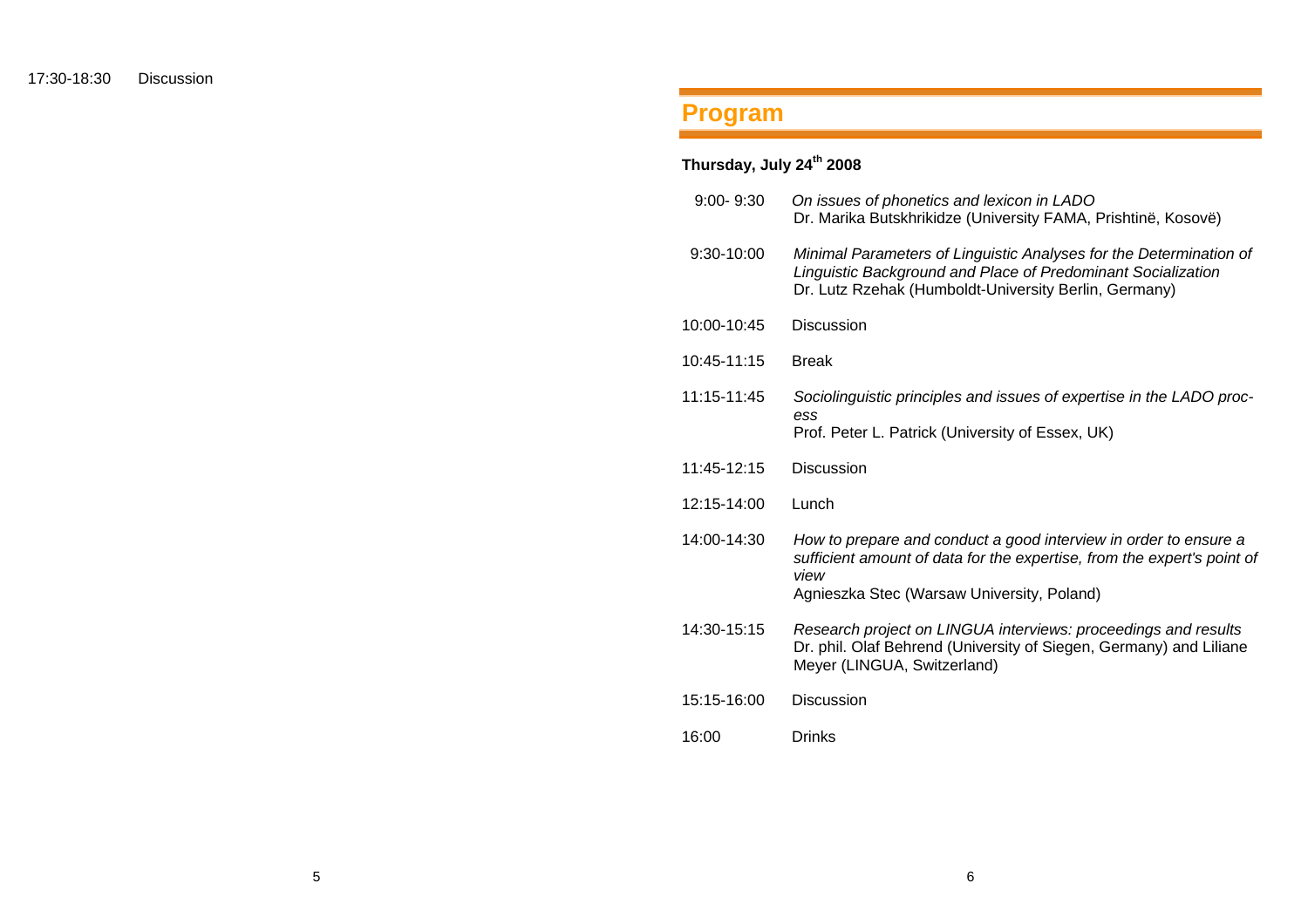# **Abstracts IAFPA-Conference - 10th Session**

### **Native Swahili from Buyenzi (Bujumbura); preliminary results from a fact finding fieldtrip to Burundi**

#### **Gerard J. Tolsma**

Due to the asylum policy in our country, which offered a temporary asylum status to anyone fleeing from Burundi in a certain period (1996-2006), many asylum seekers come to the Netherlands and claim to be from Burundi. In Burundi, Kirundi is the national language, yet there are quarters in cities like Bujumbura (the capital city) in which Swahili is the main language and the mother tongue of many speakers. Quite a number of asylum seekers claiming to be from Burundi claim to come from such a neighbourhood, and speak only Swahili. For these cases, it is essential to know: (1) to what extent people from these Swahili speaking quarters may be expected to speak some Kirundi beside Swahili, and (2) how the Swahili which is spoken in these quarters differs from other kinds of Swahili.

As it turns out, opinions differ strongly on these matters. In a large number of cases, linguists specialized in Swahili disagree with native speakers who have been trained as language analysts on what constitutes evidence for a Burundi origin. Features which are claimed by one party to be typical of Burundian Swahili are said to occur in other varieties of Swahili by the other party, and features which are claimed to point to an origin elsewhere are said to occur in Burundian Swahili as well by the other party. Unfortunately, there are no published sources about this variety of Swahili which can settle these arguments.

In order to solve this problem, our office felt the need to make recordings of native Swahili from Burundi for future publication. Last March, I went to the Swahilispeaking quarter of Buyenzi in Bujumbura and made various recordings of native Swahili. In my presentation, I will present my preliminary findings regarding phonological, morphological and lexical features of this variety of Swahili and contrast these with the features that both linguists and trained native speakers have described as typical features of Burundian Swahili in individual cases.

## **Abstracts IAFPA-Conference - 10th Session**

### **Language Analysis to Determine the Origin of Asylum Seekers (LADO): The 'Guidelines' in phonetic perspective**

#### **Helen Fraser and Carol Pedersen**

The fact that language, as well as conveying linguistic meaning, also encodes information about a speaker's regional and social identity, has been successfully used in forensic contexts for some time (Labov, 1985). In principle, such information provides a useful tool for immigration departments seeking to determine the national origin or community membership of asylum seekers presenting without papers. However, cases have been documented (Eades et al., 2003) in which language analysis used for this purpose has not conformed to acceptable standards of linguistic rigour. A set of Guidelines (LNOG, 2004) has been published, and endorsed by many linguistic organisations (McNamara, 2005, Patricks, 2008), to aid governments using language analysis for the determination of origin (LADO).

However, these Guidelines were formulated mainly on sociolinguistic considerations. Since a major indicator of origin, especially in cases where a speaker may be attempting to assume an inauthentic identity (Cambier-Langeveld, 2007) is accent, phonetic issues are also relevant. Phonetic science has been researching listeners' ability to use subtle differences of accent to identify speakers' regional and social background for many years, developing a body of knowledge about:

- what phonetic cues affect identification
- what social and personal factors affect a speaker's accent
- what social and personal factors affect a listener's ability to identify an accent
- what factors cause a speaker's accent to change in the long or short term
- the extent to which people can fake an accent other than their authentic accent
- the extent to which speakers are consciously aware of which features affect accent identification

To date, however, the question, crucial in forensic contexts, of how to judge the accuracy of accent identification under various conditions has received relatively little attention. The present paper

• presents background on the contexts in which LADO is undertaken in immigration cases;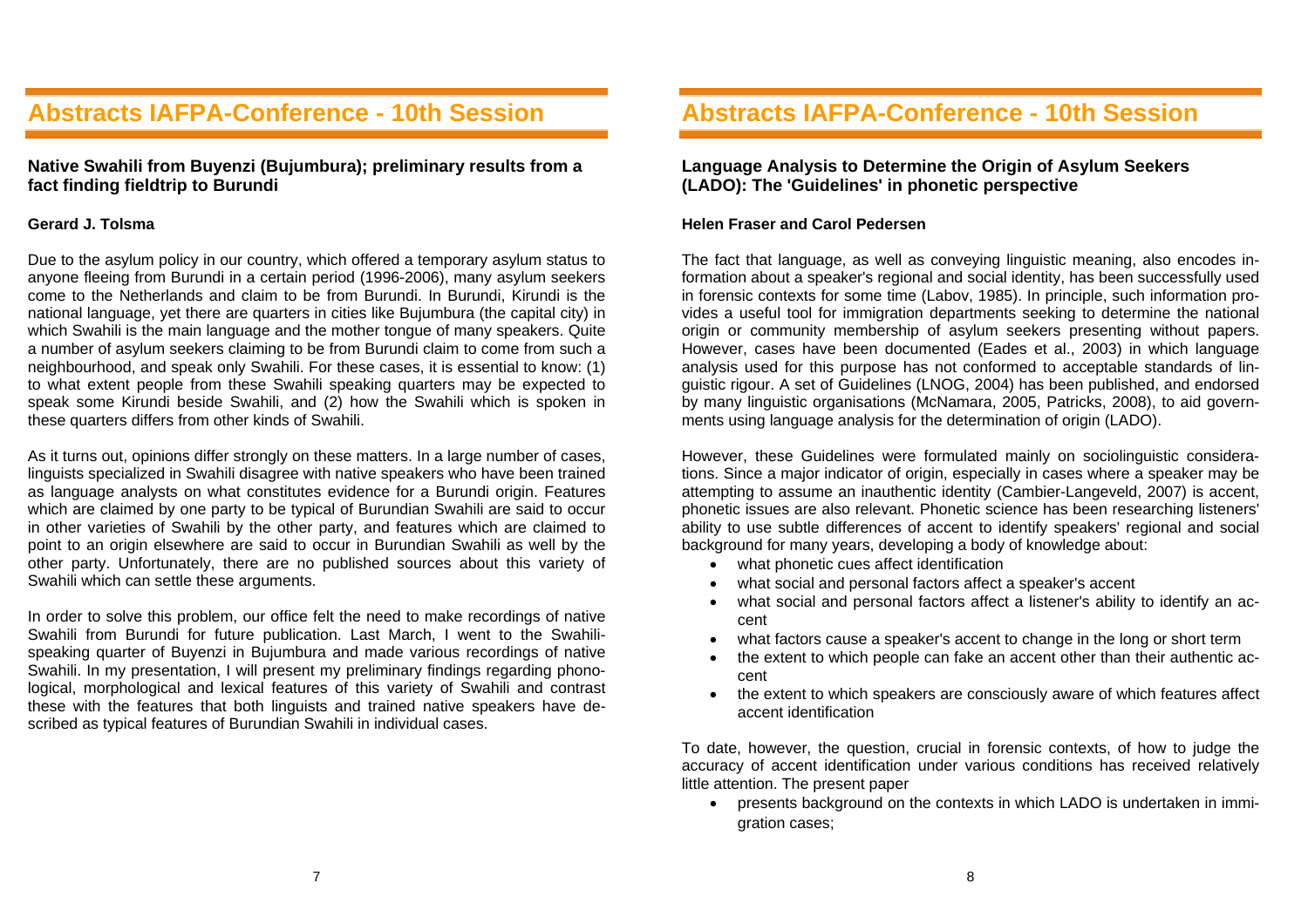- considers points of similarity and difference between LADO and fields such as earwitness testimony and perceptual dialectology;
- reviews the current state of knowledge about accent identification; and
- considers whether and how the Guidelines need to be extended to take account of specifically phonetic aspects of language analysis.

#### **References**

Cambier-Langeveld, T. (2007). Hot Issues in the Field of "Language Analysis". *IAFPA 16th Conference, Plymouth, UK*.

Eades, D., H. Fraser, J. Siegel, T. McNamara & B. Baker (2003). Linguistic identification in the determination of nationality: A preliminary report. *Language Policy* **2,** 179-99.

Labov, W. (1985). The judicial testing of linguistic theory. In Tannen, D. (ed.) *Linguistics in Context: Connecting Observation and Understanding.* Norwood: Ablex Publishing Corporation. 159-82.

Language and National Origin Group (2004). Guidelines for the use of language analysis in relation to questions of national origin in refugee cases. *International Journal of Speech Language and the Law* **11,** 261-6.

# **Abstracts IAFPA-Conference - 10th Session**

### **Guidelines? What guidelines?**

### **Anders Eriksson**

In 2004 a paper with the title "Guidelines for the use of language analysis in relation to questions of national origin in refugee cases" was published in the IJSLL. For reasons which are unclear to the present author it has in some circles received the status of quidelines for practitioners in the field.

In the call for papers *Lingua*<sup>1)</sup>, the scientific unit for linguistic analyses within the Swiss Federal office for Migration writes "In 2004, a group of linguists edited a set of Guidelines designed for all practitioners in this field. Its concern is to ensure and guarantee a sufficient quality level." and the home page of the *Taalstudio*2), a Dutch company performing language analysis, includes the following statement "Since June 2004, guidelines have been available for the use of Language Analysis to determine origin in asylum cases."

There would be nothing remarkable about this if it were not for the fact that the document they refer to is not about guidelines for practitioners at all. This is explicitly stated by the authors: "The following guidelines are therefore intended to assist governments in assessing the general validity of language analysis". We are thus led to believe that the guidelines are not intended for practitioners but for government officials evaluating analyses already performed by others. But the text which follows does not live up to this promise. Much of the paper is a rather general treatise on language variation. There are also some remarks about what qualifications an analyst should have like "Language analysis must be done by qualified linguists" and "The expertise of native speakers is not the same as the expertise of linguists" and general observations like "Language analysis requires useful and reliable data". But there are no instructions as to how these requirements and observations may be used in an evaluation process. Assuming that the reader of the paper is a government official who has received a language analysis report and seeks advice on how to evaluate the report, it is difficult to see how these guidelines could be of much use. And as has been pointed out above, they are not even intended as guidelines for practitioners. I will therefore argue that from statements by analysts that their analyses are performed in accordance with the guidelines it is not possible to draw any definitive conclusions about what methods are actually used in the analyses.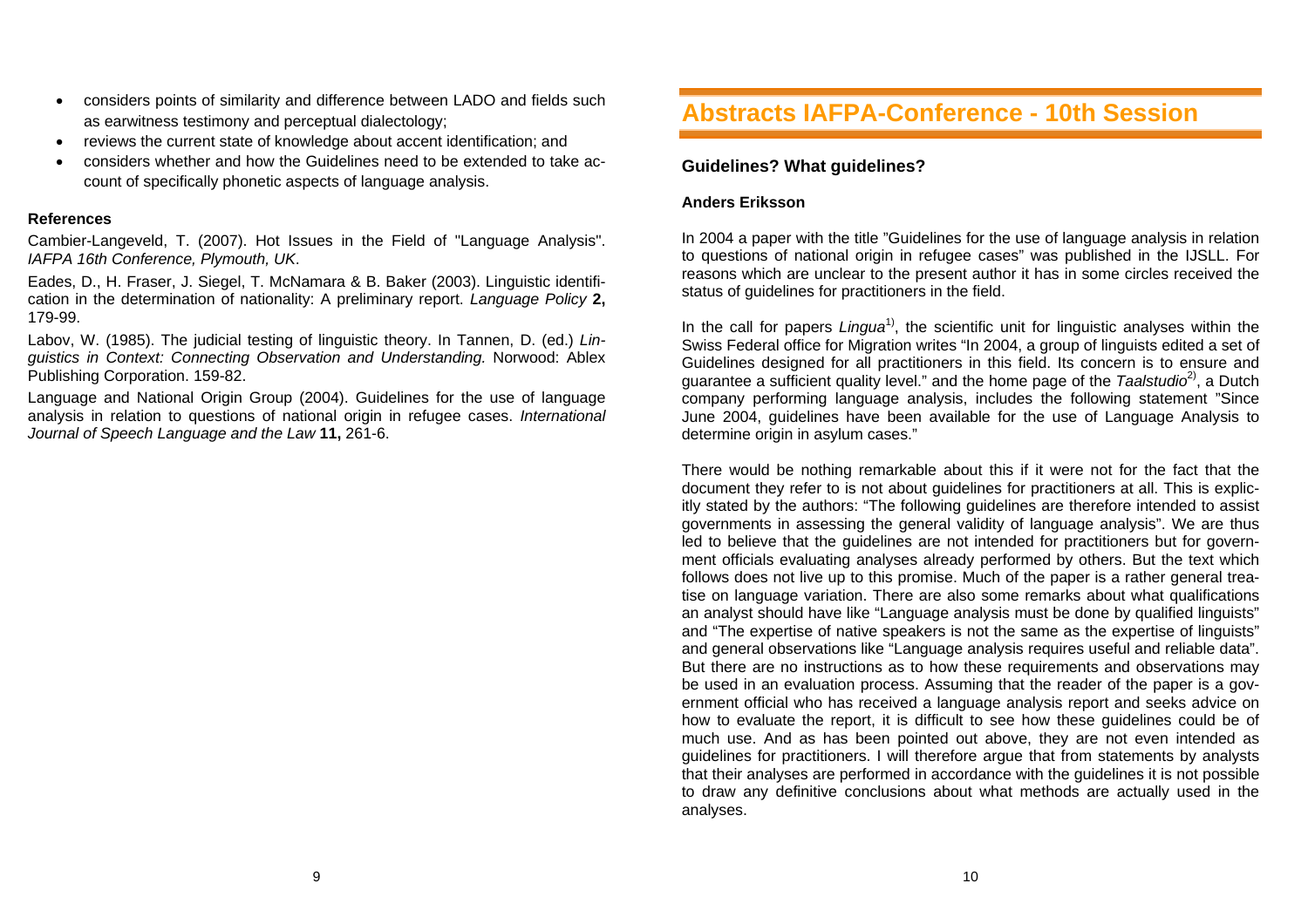Reading the paper leaves the reader with at least two big questions. Why is this paper referred to as guidelines by practitioners? Have they been misled by the title?

#### **References**

Arends, J et al. (2004). Guidelines for the use of language analysis in relation to questions of national origin in refugee cases. *International Journal of Speech, Language and the Law*, **11**(2), 261–266.

 $1)$  http://www.bfm.admin.ch/bfm/en/home/themen/laenderinformation/ sprachanalysen/call for papers.html

2) http://www.taalstudio.nl/taalanalyse/index\_uk.html

# **Short Description - Governmental Units**

### **Sprach- und Textanalyse (Bundesamt für Migration und Flüchtlinge – BAMF), Germany**

Linguistic analyses (speech and text) have been developed with the academic world and are in use since 1997/98.

After applying for asylum the asylum seeker will be interviewed by a so-called asylum official (before: decider). If the reasons for the request for asylum or the knowledge of the claimed country of origin are doubtful and if the applicant cannot provide personal papers, the procedure for the speech-and text analysis will start. Under the supervision of an asylum official an interpreter will ask the applicant all important questions about the claimed country of origin regarding his/her social background, the education and occupation and daily life. This recording will be sent to the responsible section of the Federal Office. This section will choose the suitable linguist to do the analysis.

The most important point of the analysis is the language but also the knowledge of the claimed country will be considered. Thus the Federal Office is working with independent linguists who have the qualification (academic training which qualifies them in certain language areas) and also the knowledge of the countries. This will happen anonymously. That means that with reference to the data protection law in Germany the name of the applicant is unknown to the expert. Also the name of the expert will not appear on the report (only a coded ID). The expert's qualification will be attached.

The goal of an expert report is to establish a person's main socialization – not the citizenship - absolutely or with a certain degree of probability. The result of this report is one element to be considered for the later decision about the asylum application.

The basis of every report will be a sufficient recording. If it is not, the expert will give advice to improve the procedure of recording. The whole procedure of speech- and text analysis will permanently be developed and improved to grant the demands of all sides. This kind of procedure is accepted by the German administrative courts.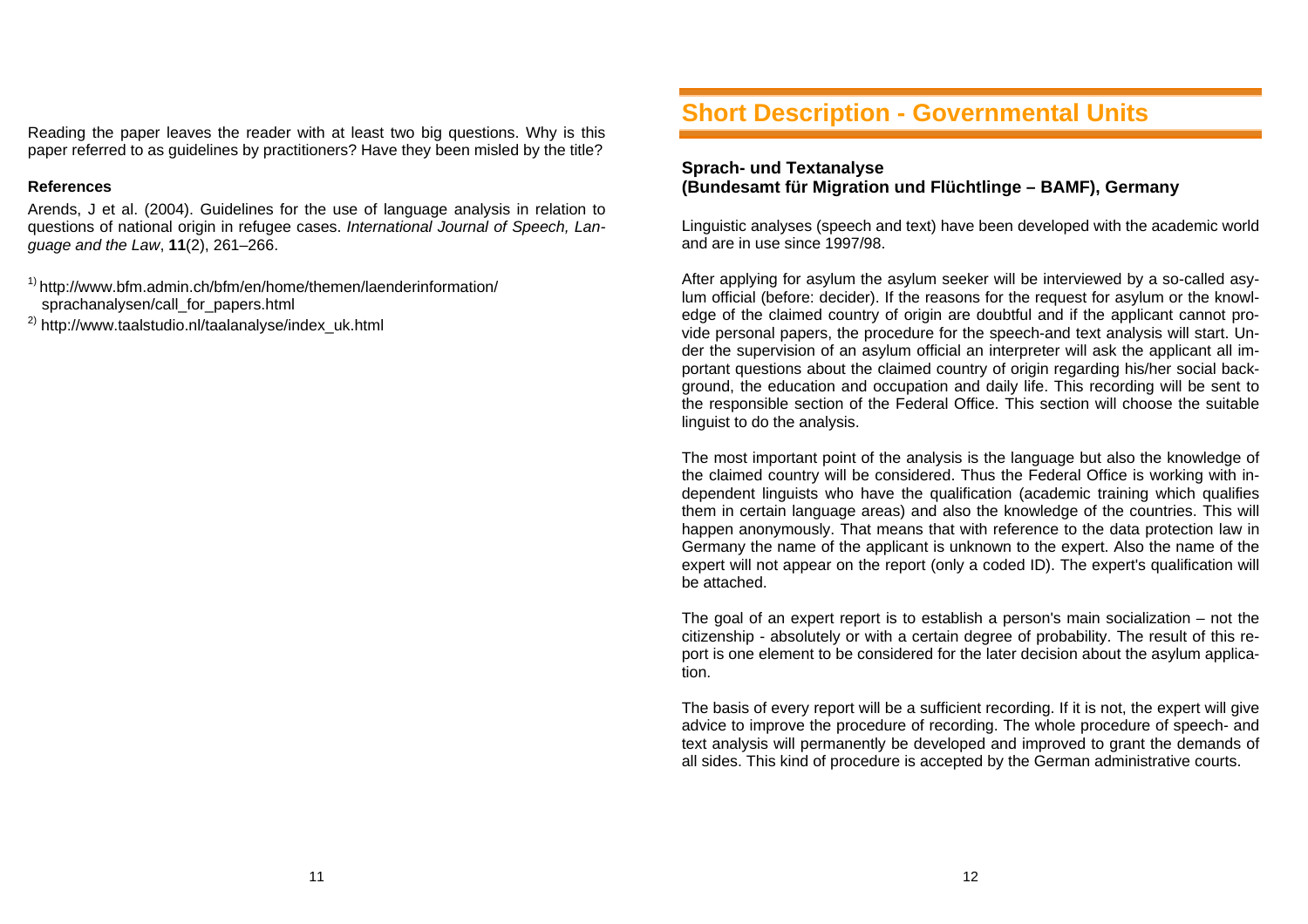# **Short Description - Governmental Units**

### **Office for Country Information and Language Analysis (Immigration and Naturalization Service – IND), The Netherlands**

Our unit employs four linguists with a permanent position: a forensic phonetician (PhD), a linguist and Arabist (PhD), a descriptive linguist (PhD) and a language typologist (MA). The unit is part of the "Office for Country Information and Language analysis", which is charged with the collection of reliable information on relevant countries of origin, enabling it to answer background questions from decision makers in asylum cases.

The linguists work with freelance language analysts, who generally have native competence of a language relevant for asylum cases, and who have a language background in a relevant country. We currently have a database of some forty analysts. Most of our cases are concerned with Somali, Arabic, Kirundi and West-African varieties of English.

Our analysts undergo a selection procedure in which their ability (talent) to recognise relevant language varieties is tested, and an assessment is made of their ability to communicate about language, i.e. to provide relevant linguistic examples. Testing continues after the selection procedure. Information provided by analysts about distinctive features of language varieties must in part be verifiable from other sources, e.g. publishes sources or information from other experts, as known by the supervising linguist.

The linguist provides specific training and extensive feedback to analysts on a one on one basis. Individual analyses are discussed with the linguist at the office, and each report is signed by both analyst and linguist. Double-checks and cross-checks are done in order to ensure quality and objectivity of analyses.

In the Netherlands, counter expert reports are submitted quite regularly. It is the task of the linguists to provide statements of reply to these reports, after consulting the analyst on relevant points if necessary

# **Short Description - Governmental Units**

### **LINGUA (Federal Office for Migration – FOM), Switzerland**

LINGUA is the unit within the Swiss Federal Office for Migration (FOM) that is in charge of producing scientific linguistic and socio-cultural analyses for asylum seekers and other foreigners whose allegations concerning their origin are doubtful. LINGUA analyses aim to give more information on a person's country, region and/or milieu of socialisation on the basis of an interview that is conducted exclusively for this purpose. The analyses are written by external experts, i.e. linguists who are not only specialized in the different languages but who also have a first-hand experience in the country, region and/or milieu under scrutiny. In order to ensure that the interview contains information and linguistic data relevant for the ensuing analysis, LINGUA developed the so-called 'direct analysis': whenever possible, the experts who will write the analysis will also conduct the interview. A research project by an external research team on this very specific kind of interview has just been concluded and the results of the research will be presented for the first time at this workshop.

LINGUA exists since 1997. Initially composed of two people it currently comprises a staff of 10 people. Recently, LINGUA has expanded its activity and is now also in charge of controlling the quality of interpreters working for the FOM and testing the competence of people who apply for a job as interpreter at the FOM. This new task has led to the development of a test that all new interpreters must pass before being employed by the FOM. Currently, LINGUA is refining the test procedure and tries to define and implement the quality standards that must be fulfilled by all interpreters working for the FOM.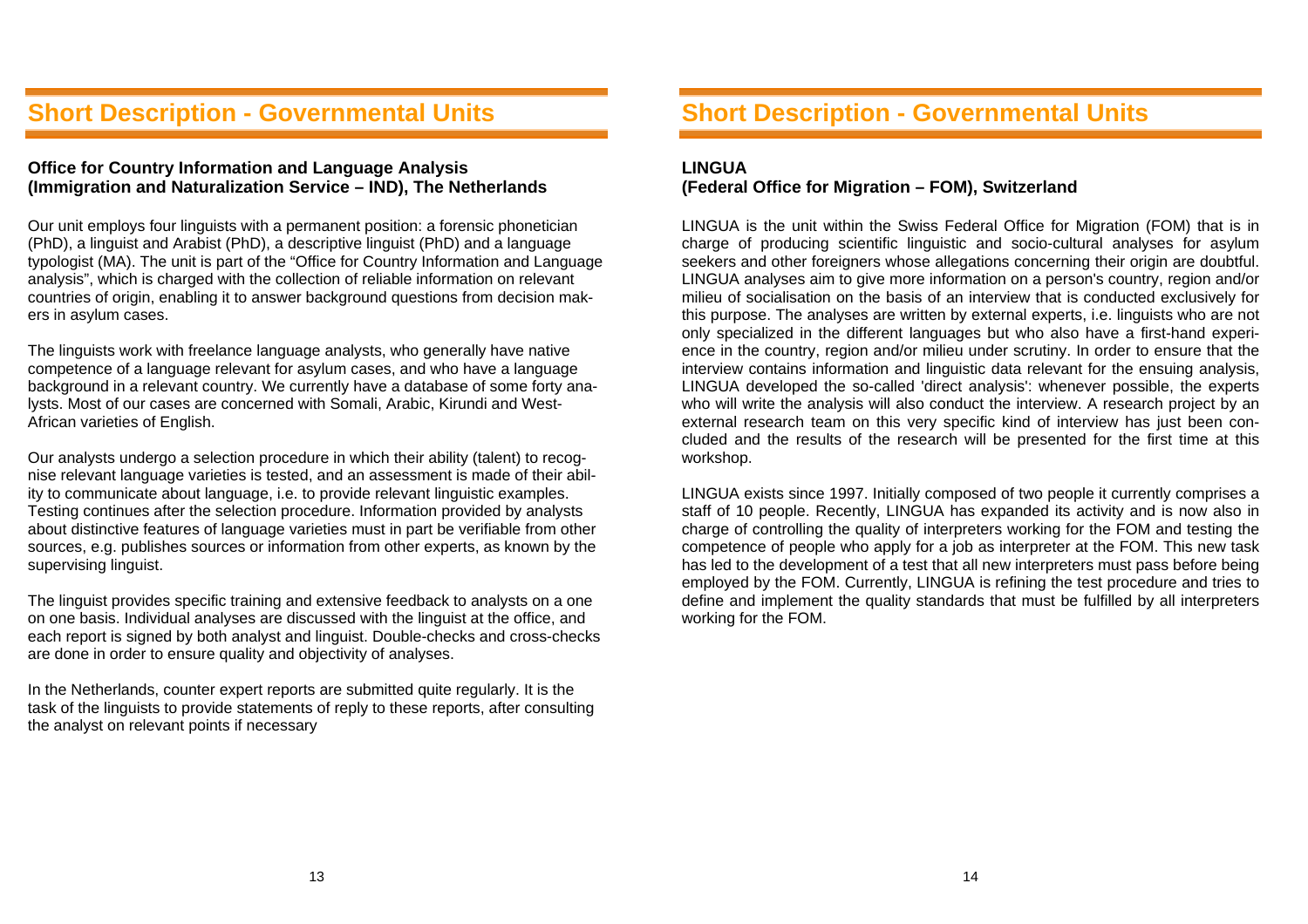## **Short Description - Private Companies**

### **De Taalstudio, The Netherlands**

De Taalstudio (www.taalstudio.nl) is an independent private company which provides products and services with a strong linguistic component. Since 2003, De Taalstudio provides language analysis and contra-expertise for many languages. Our reports are written by independent professional linguists specialised in the language and region under investigation. To date, most of our customers are asylum seekers and their representatives, seeking a contra-expertise for a language analysis carried out by order of the Dutch Immigration Service. De Taalstudio functions as an intermediary between asylum seekers and their legal representatives on the one hand, and the linguists (contra-experts) on the other. The *Guidelines for the Use of Language Analysis in Relation to Questions of National Origin in Refugee Cases* form the basis of our quality standards, and we have implemented the Guidelines in all facets of our procedures. This refers not only to the selection of experts but also, amongst other things, to the selection of cases, the degree of certainty in the conclusions, and due attention to issues arising from the complex relationship between language and origin.

De Taalstudio employs four linguists, two administrative staff and one specialist in refugee law. An independent advisory board consisting of linguists, an immigration judge, and a solicitor, advises De Taalstudio on all aspects of quality in this domain. Next to our daily case work, De Taalstudio collaborates with various universities in the Netherlands and abroad on research projects into aspects of language analysis, including its methodology. Since 2004 a workshop was organised each year about language analysis, in which practitioners as well as academics participated. In so doing we created a platform for the much-needed discussion in this rather new field of applied/ forensic linguistics. Finally, we play an active role in informing a general audience of legal professionals about language analysis, its possibilities and its limitations.

# **Short Description - Private Companies**

#### **SPRAKAB, Scandinavian Language Analysis, Sweden**

Scandinavian Language Analysis (SPRAKAB) is a privately owned company located in Stockholm, Sweden whose primary mandate is conducting linguistic analysis. Linguistic analyses are performed at the request of asylum determination bodies and police authorities in countries around the world, who have questions about an individual's region of origin and who wish to determine a person's linguistic background.

SPRAKAB has conducted linguistic analysis since 2000 and has completed approximately 40,000 linguistic analyses.

SPRAKAB's staff consists of linguists, as well as administrative personnel. The linguists employed are university educated in areas such as linguistics, forensic phonetics, phonetics, interpreting and translation. In addition, the company maintains a broad network of experienced analysts who are generally native speakers or who speak at the native level in the language they are asked to analyze.

Along with linguistic analysis, SPRAKAB also conducts forensic phonetics. Forensic phonetics is an interdisciplinary research area that examines and compares a large number of speech characteristics possessed by a person. This can be used, for example, to determine if speakers on two different recordings, one where the person is known and one where the person is unknown, are one and the same speaker or two different people. Police authorities are just one of our clients who make use of our forensic phonetics analyses.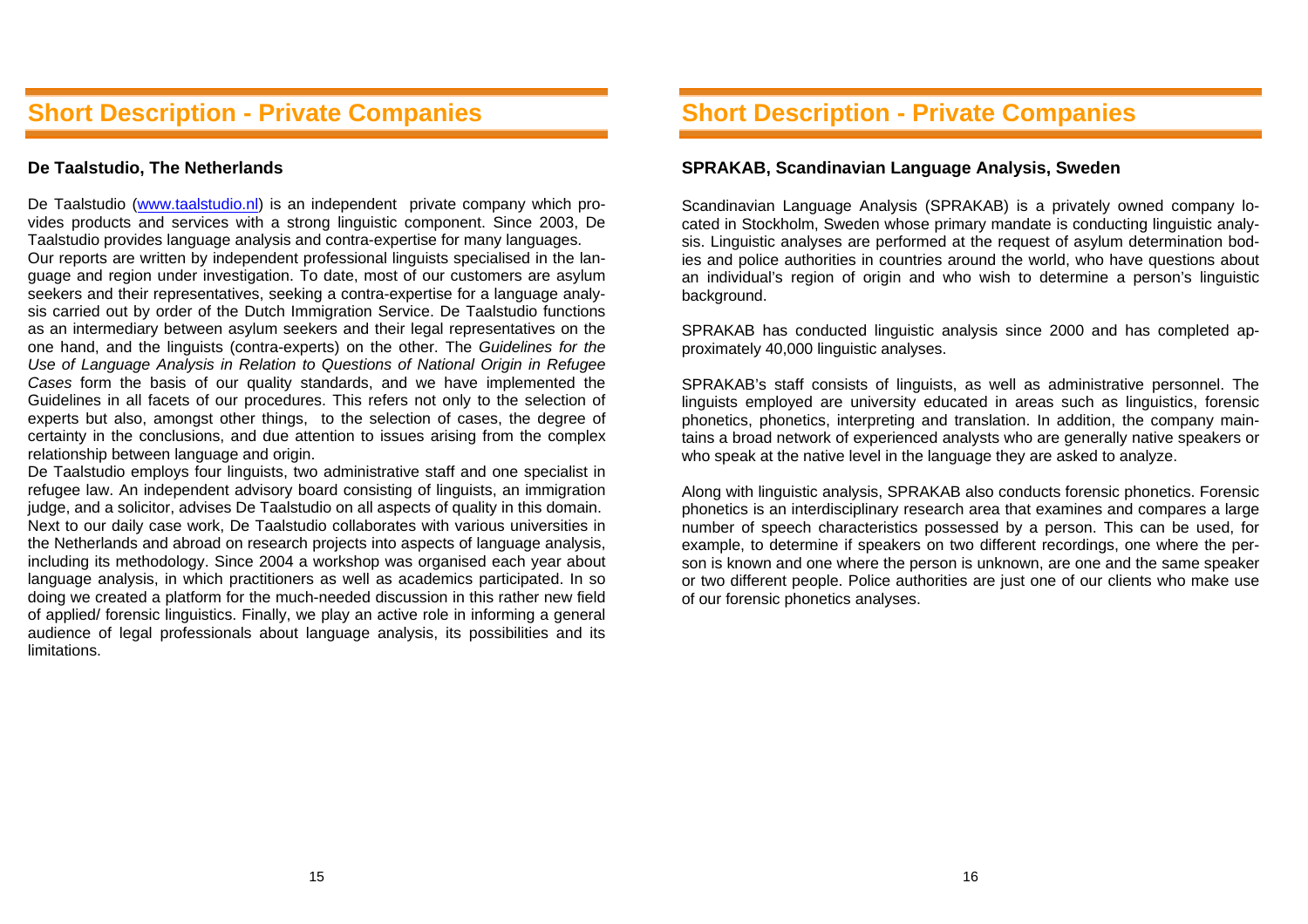## **Short Description - Private Companies**

### **Verified AB, Sweden**

Verified started its activities in autumn 2004 to offer a language analysis service of higher quality. Our management and staff have many years of experience in language analysis and asylum case investigations. In 2005 we became the exclusive contractor for the Swedish Migration board and our clientele has expanded to include other migration authorities, as well as police departments.

The company board and associates aim to ensure competence in language, jurisprudence and quality control. Our business approach is to meet our customers' needs for expertise in all matters concerning language and deriving origins via language.

The analysing process is based on the work of a native speaker and a supervising linguist. The analyst analyses the speech material regarding phonology, lexicology and grammar and if requested, performs a knowledge check of the region in question. The analyst's work is supervised and critically reviewed by the linguist. The quality of the analysis is safeguarded through rigorous initial testing of the analysts followed by frequent crosschecks.

### **Abstracts**

#### **On issues of phonetics and lexicon in LADO**

#### **Dr. Marika Butskhrikidze (University FAMA, Prishtinë, Kosovë)**

The presentation focuses on the particular importance of two linguistic domains in the linguistic analysis: phonetics and lexicon in determining an applicant's place of socialization.

Concerning phonetic domain, two aspects: pronunciation and intonation are discussed. Both are essential cues for revealing native/non native status of an applicant's language and dialectal nuances of the applicant's speech. An essential observation concerning these two aspects is that: while characteristics of pronunciation can be established even on the basis of short interviews, establishing characteristics of intonation sometimes needs longer period of time. Based on my experience it is at least 30 minutes. It is well known that an interview is a stressful event for an applicant and natural/spontaneous speech from the applicant's side is usually achieved only towards the end of interview. Content of interview questions seem also to affect revealing native intonation characteristics. There exists strong evidence to argue that native patterns of intonation are often shown up when the applicant is asked about traditional food, or local customs, etc. Discussion is supported by illustrative material from Georgian and Russian.

Concerning the lexical domain, importance of sociolinguistic aspects and language contact are outlined. The discussion is based on languages/dialects spoken within the territory of Georgia. The main suggestion among others for experts is to keep updated with current developments of language in question and instead of focusing on characteristics of standard language, to pay more attention to features of spoken language.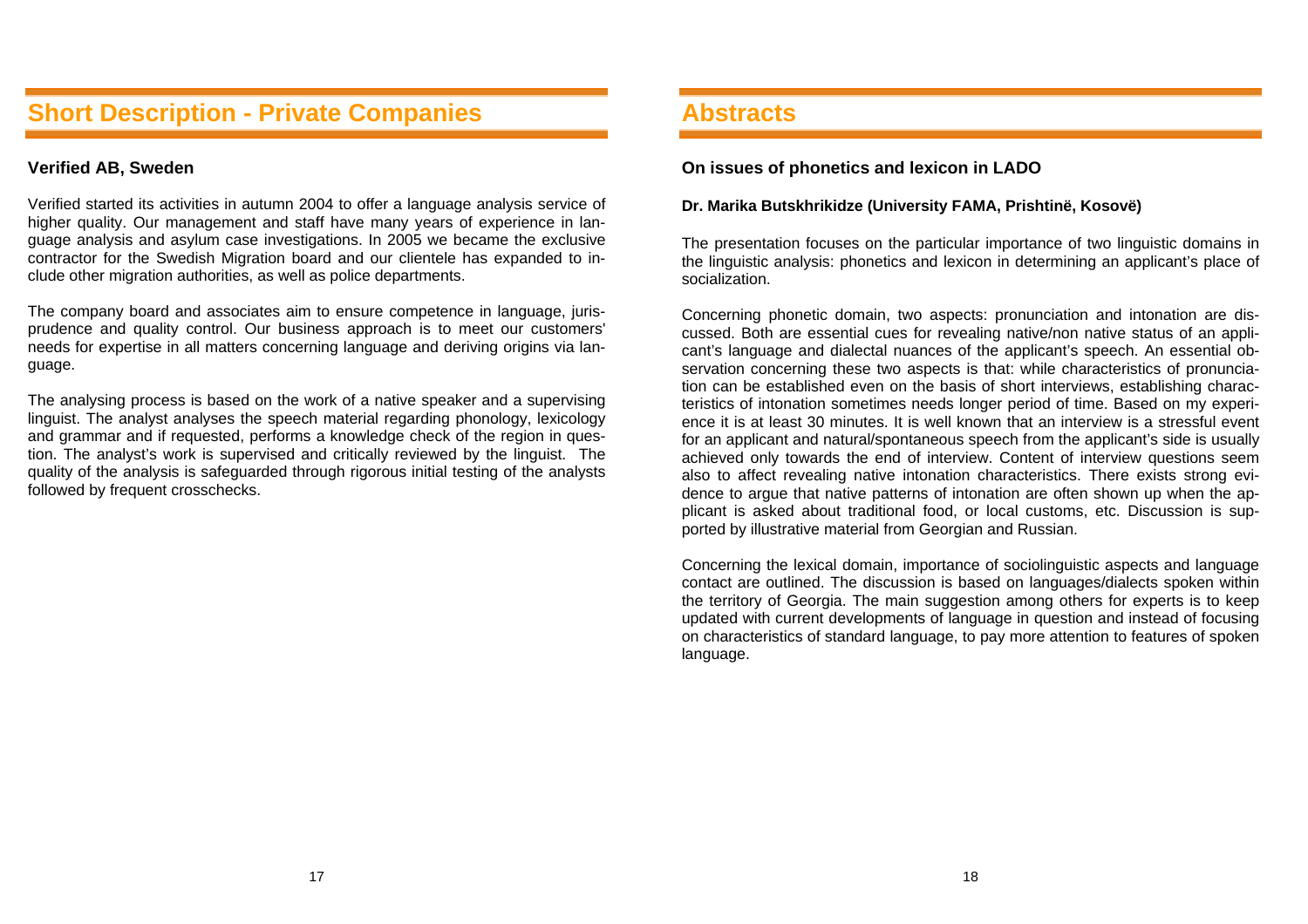# **Abstracts**

### **Minimal Parameters of Linguistic Analyses for the Determination of Linguistic Background and Place of Predominant Socialization**

#### **Dr Lutz Rzehak (Berlin Humboldt-University, Privatdozent)**

A justified criticism of linguistic analyses for the determination of origin of asylum seekers says that a few key words and their pronunciation cannot reveal a person's nationality or ethnicity. Taking this criticism as a starting point, my paper will define indispensable parameters of a linguistic analysis which would be as solid as possible from a scientific point of view. It is self-evident that the linguist must not only know, but speak the language(s) in question. At the same time one must recognize the fact that our linguistic knowledge of some regions of the world may be insufficient to fulfil all outlined parameters.

The concept is based on the idea that in such linguistic analyses the object of investigation is not the *language*, but the *speech style* of a person as shown in a given communicative situation like a recorded interview. In a wider meaning the object of investigation is *linguistic behaviour*. For a responsible assessment of the linguistic behaviour a set of criteria will be defined in a multilateral system of the following coordinates:

- Biographical information given by the interviewed person: Which language(s) and/or which language varieties (dialects, sociolects) can be expected according to a speaker's information about her or his place(s) of origin and socialization, ethnic belonging, social status and educational level?
- Socio-linguistic situation in the claimed region(s) of origin and/or socialization: Which language(s) are spoken in the region(s) in question? Are there any distinguishable language varieties and of which ethnic or social groups are these varieties considered characteristic? Do these languages have different norms (classical, modern literary/formal spoken, educated colloquial, local dialects) and in which communicative situations are they commonly used? Are people in the stated regions of origin and socialization monolingual, bilingual or multilingual?
- Communicative situation: Which language(s) or language varieties were used by the interviewer and interviewee? Did they understand each other without problems or were there cases of misunderstanding? Was the speech style of the interviewed person, possibly, influenced by the formal character of the interview? Did the interviewed person, probably, adjust her or his speech style toward the speech style of the interlocutor or vice versa? Were there any indications of feigning a false linguistic identity? Were there significant changes in

speech speed? Did the interlocutors change the language or language variety during their conversation?

- Striking features in phonology, morphology, syntax and lexicon: Which features are characteristic or non-characteristic against the background of the criteria mentioned above? Were these features observed in individual cases only or can they show an evident tendency in the linguistic behaviour? In which semantic context did these features appear?
- Conversational features: Does the usage of idiomatic expressions, fillers, interjections or colloquial expressions correspond to the social status the speaker should have according to her or his biographical information?
- Multilingualism and language contact: Which other language(s) or vernaculars may have influenced the linguistic behaviour of the interviewed person according to biographical information? Which features can be interpreted as influence of other languages on the speech style of the interviewed person? In which semantic contexts were these features observed? Which language can be regarded as the speaker's first language if she or he used different languages or language varieties in the interview?
- Temporal features: Are there any indications that the speaker really left the mentioned region(s) of origin or socialization at the time she or he stated? Did the speaker use or understand the names of institutions, technical innovations or other things which had appeared only recently before that time? Did the speaker use buzzwords or other ephemeral lexical items which would be characteristic of a certain period of time?
- Verification of the results: If there are evident sources of trouble or error they must be mentioned in the report. It seems impossible to prove afterwards if the result of an analysis indicates a speaker's real linguistic background and place of predominant socialization. The only way to examine the probable accuracy of linguistic analyses for a given region would be a series of tests with speakers who are not involved into an asylum procedure.

Regardless of empirical tests, the best quality assurance of such linguistic analyses is a proof that minimal parameters have been fulfilled which are accepted both by leading linguists and migration offices.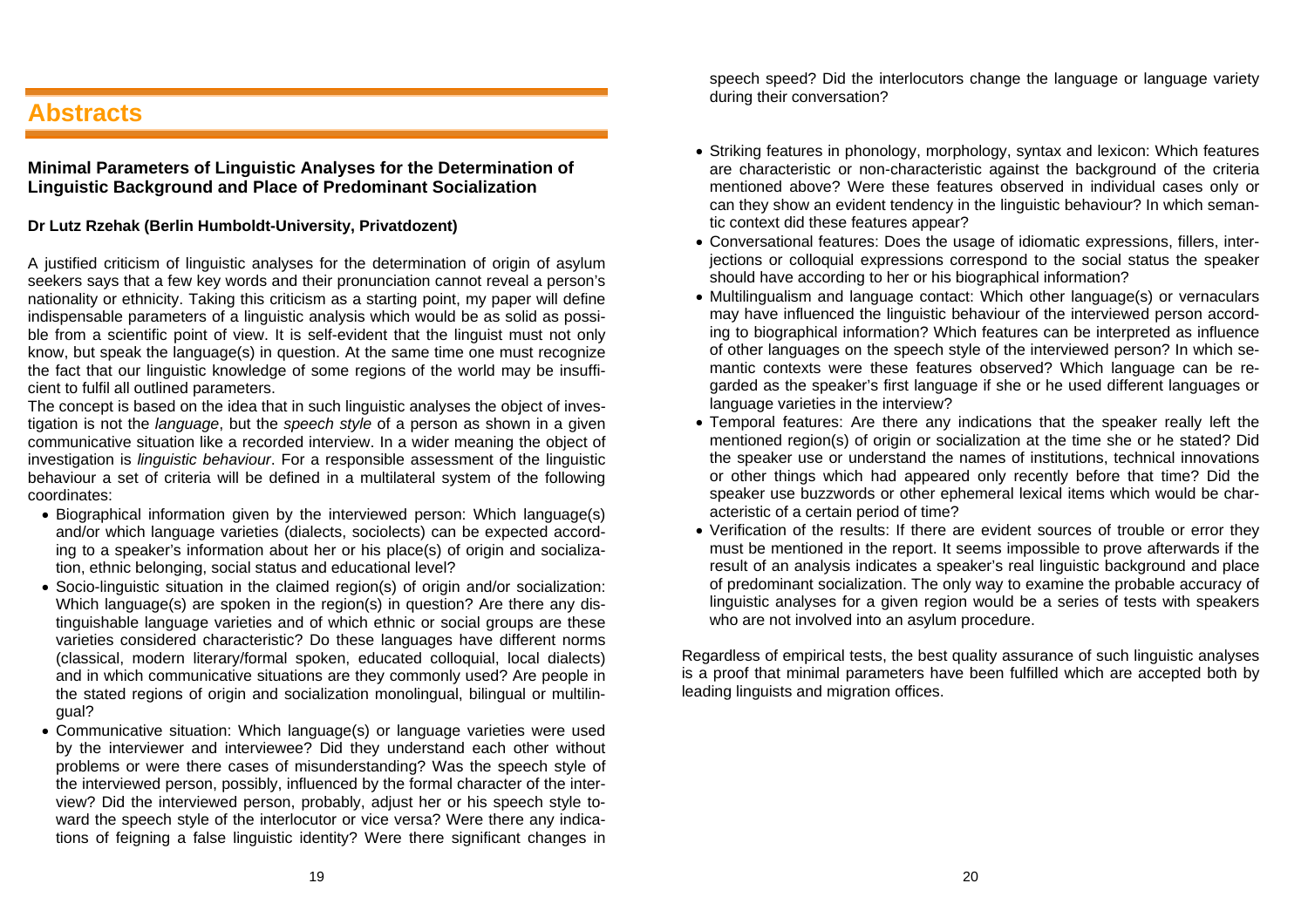# **Abstracts**

**Sociolinguistic principles and issues of expertise in the LADO process** 

### **Prof. Peter Patrick (University of Essex, UK)**

Individuals with varying types of language expertise – linguists with academic credentials, interpreters with different levels of qualification, native speakers with few or no academic qualifications – are increasingly involved, in different configurations, in the determination of national, regional or ethnic origins of refugees as part of the asylum process (Eades 2005). There has been considerable controversy over the role, if any, that language experts and linguistic expertise should play in this process, and each host nation differs in its practices. Attempts to draw up a minimum set of standards (Language and National Origin Group, 2004), though widely endorsed by linguists, are still preliminary and have been contested in proceedings.

This talk considers related issues and developments, drawing comparisons to common practice in the closely related field of forensic linguistics as practiced in courtrooms. Though important similarities characterize the two contexts, I argue that instead of the Axiom of the Idiolect (which frequently informs argumentation and evidence presentation in forensic linguistics, where the unique identity of a speaker or text is at issue), in LADO the crucial principle is the Axiom of the Speech Community (Patrick 2002). The research base of Speech Community studies is summarized and compared to the research base used until now in LADO. Conclusions are drawn concerning the nature of expertise that is recommended for LADO practitioners.

#### **References**

Eades, Diana. 2005. Applied Linguistics and language analysis in asylum seeker cases. *Applied Linguistics* 26(4): 503-526.

Language and National Origin Group. 2004. *Guidelines for the use of language analysis in relation to questions of national origin in refugee cases*. In Diana Eades & Jacques Arends, eds., *Language Analysis and Determination of Nationality. International Journal of Speech, Language & the Law: Forensic Linguistics,* 11(2): 179- 266.

Patrick, Peter L. 2002. The speech community. In JK Chambers, Peter Trudgill & Natalie Schilling-Estes, eds. *The Handbook of Language Variation & Change*. 573- 597. Oxford: Blackwell.

## **Abstracts**

**How to prepare and conduct a good interview in order to ensure a sufficient amount of data for the expertise, from the expert's point of view** 

#### **Agnieszka Stec (Warsaw University, Poland)**

The paper analyzes the conditions which have to be met for an interview to be successful, which is an important stage in the process of determining the applicant's origin. Such interviews have to provide sufficient data to enable identification of the applicant's place of socialization, which is necessary information for both repatriation and asylum procedures. The interviewer has to make the following steps before and during the interview:

1). The first and very important preliminary step must include an analysis and verification of the entire information about the applicant available before the interview, which is received from the preliminary interview with the applicant. The expert should pay attention to any possible inconsistencies in this information. This can prevent some unexpected situations during the interview. At that moment, some ideas about the applicant, which build the general vision of the interview, are developed.

2). The second step consists of the obligatory questions about the applicant's personal data, which should open the interview. It is important to form those questions in such a way so as to get the greatest possible amount of information about the applicant. This information will be used by the expert as a basis for reconstructing the applicant's biography in the chronological order. This moment of the interview is very important to win the applicant's trust, which can pay off later, when the applicant will have to answer further, more difficult next questions.

3). The third step should include detailed questions about all the places indicated by the applicant as his/her residences as well as questions concerning the knowledge about the country (-ies) where such places are located, its culture and everyday life. It is very important to adjust the questions individually to the applicant and to the special situation existing in the country (-ies) where the indicated places are located, as well. The expert should not ask about commonly know facts or about those which are not specific for one country. The interviewer should try to find something that could be known only by a person who really lived in the indicated places. Questions asked during the interview should help us form our subsequent opinion about the possible origin of the applicant. When we want to ask questions, we must think what kind of answer we will receive and whether we really need it to determine the place of the applicant's socialization.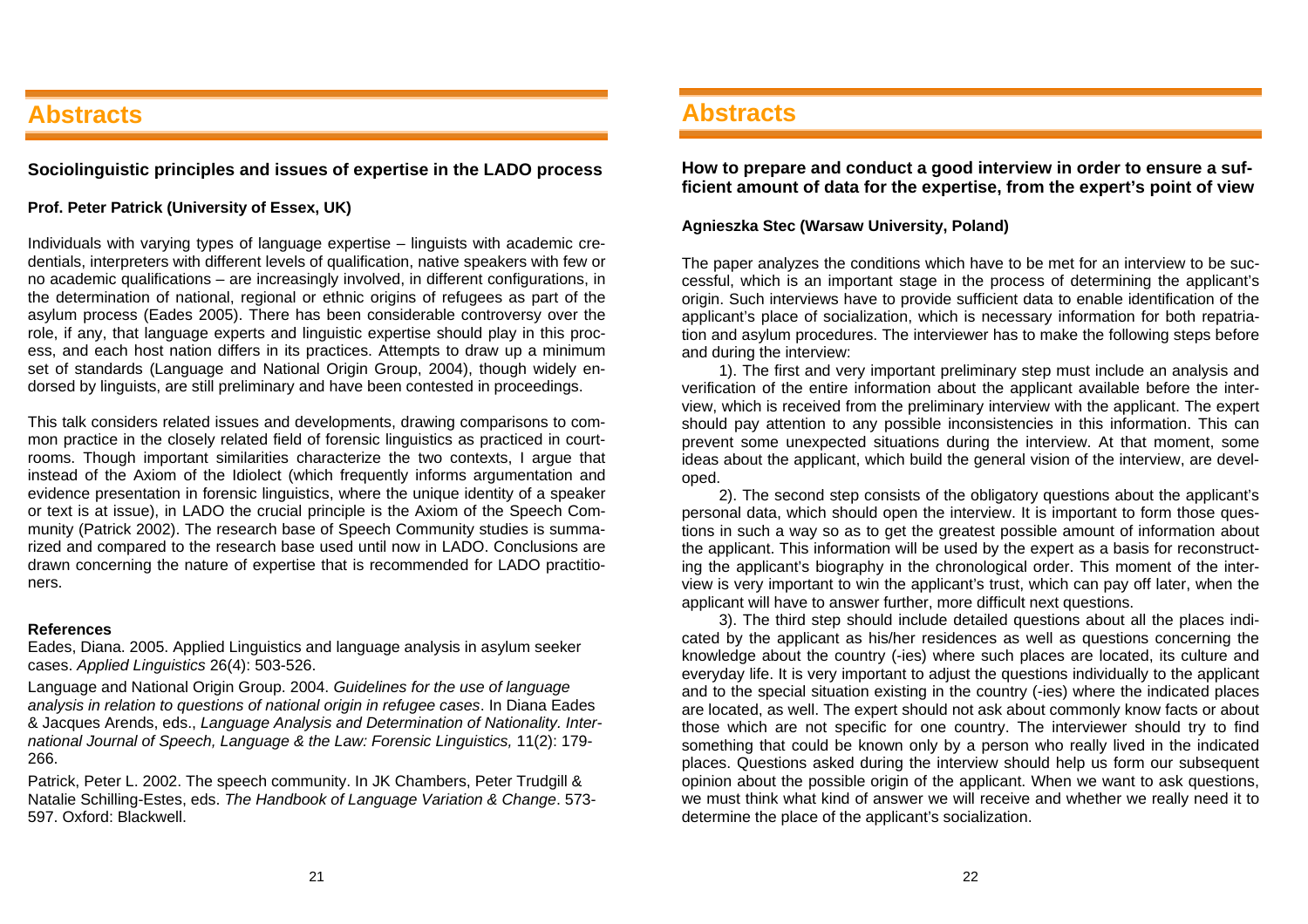4). It is very important to conduct the interview in the language declared by the applicant as his/her mother tongue. Nevertheless, the expert has to check the applicant's command of all the languages reportedly known by the applicant as well as those spoken in all the countries where the applicant lived. In addition to the conversation, at this stage of the interview, the applicant should also be asked to translate some words and phrases from the language indicated by the applicant as his/her native tongue into the languages of all the countries where the applicant resided and vice versa. As a rule, such phrases and words should concern everyday life. The interviewer should also try to find some words which could be known only in the area indicated by the applicant as his/her place of residence; some local dialect words. The applicant's language skills can reveal whether he/she really lived in the indicated places for the declared period of time.

Moreover, the expert should try to create a nice atmosphere during the interview, even when the applicant is not willing to collaborate and disturbs the expert. An attempt should also be made to answer the question what necessary competences the expert/interviewer must have. Judging from my experience, the expert should be a qualified linguist or philologist with extensive knowledge, which covers a broader scope than his/her major specialization (the entire political or geographical region and not just an area limited only to one country). The expert should know fluently more than one language spoken in a given political or geographical region. It is also important to have some idea about the languages spoken in the neighboring countries so as to have an opportunity to compare them, let alone dialects of a given language.

### **Abstracts**

### **Research project on LINGUA interviews: proceedings and results**

#### **Dr. phil. Olaf Behrend (University of Siegen, Germany) Liliane Meyer (LINGUA, Switzerland)**

LINGUA is the scientific unit within the Swiss Federal Office for Migration in charge of producing linguistic analyses for those asylum seekers and other foreigners whose allegations concerning their origin are doubtful. LINGUA has developed its specific procedure in order to obtain the necessary data for the analyses by letting the experts (or trained interviewers) lead interviews themselves with the above mentioned persons. Based on the analysis of the recording of these interviews, the experts edit a scientific report in which they outline the knowledge the interviewed subject has displayed about his/her country of origin, as well as the linguistic traits that characterize his/her speech.

This interview is therefore of capital importance because it constitutes the corpus which enables to carry out a thorough analysis and, thus, to edit a reliable report. Although much research on interview techniques has been done, up to now none of it has focused on the particular kind of interaction taking place in interviews serving as a basis for linguistic analysis of origin.

This is why LINGUA launched a research project with the precise purpose of achieving a better understanding of the LINGUA interview process, the goal being the enhancement of the quality of the interviews (and therefore of the scientific reports based on these interviews). This implies changes of established procedures where necessary as well as the improvement of the interview training offered to experts/interviewers.

The research has been conducted by an independent research team with the support of LINGUA. In this paper, we aim to present our views of the project idea and its development, to give an overview of the research methods and procedures employed, and to share the outcome of this project with a wider audience. Finally, we also want to project the practical consequences this research will have on the daily work within LINGUA.